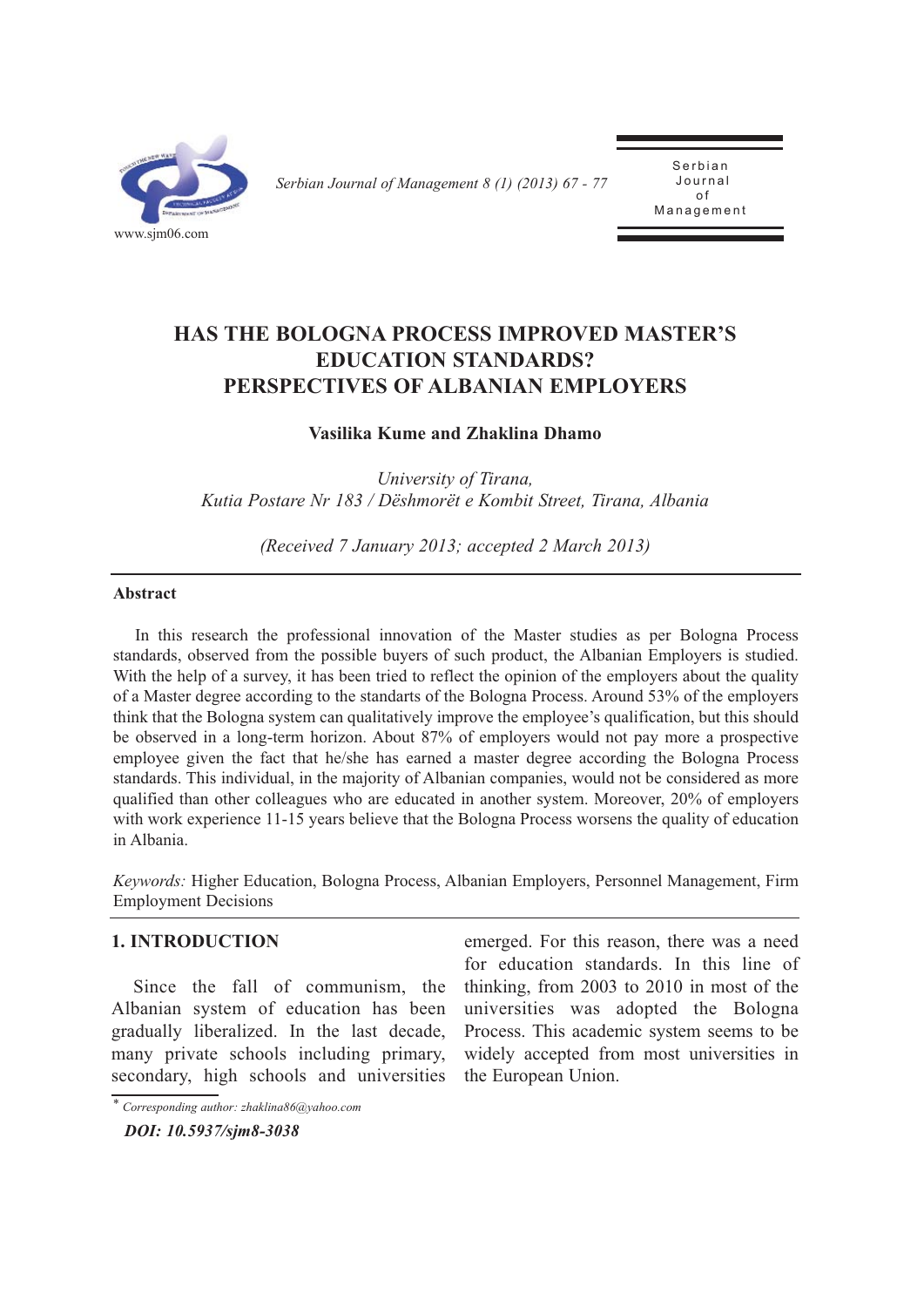To assess the empirical effectiveness of this education system, in this research is studied the view of the purchaser of such system, the Albanian employers. It was developed a questionnaire and it was delivered in many Albanian companies, in order to comprehend the effectiveness of the Bologna Process master degrees in the improvement of employee's skills. The results are noteworthy. About 90% of the employers in this survey would not employ a young student just because he/she had a master degree in accordance with the Bologna Process vis-à-vis another employee who had a master degree not in accordance with the Bologna Process. This process seems far from convincing the buyers of this product, the Albanian employers.

This research continues with a short description of the Bologna Process, which is further specified in the subsequent section for Albania. Then, the research methodology description is presented.The general analyses of the results come afterwards. One specific group analyses of recruiters with relatively high work experience follows. In the end, the conclusions of this paper are presented.

# **2. SHORT DESCRIPTIOn OF THE BOLOGnA PROCESS**

The Bologna Process aims to facilitate the movement of students throughout Europe, acknowledging the periods of studies inside and outside the country of origin. This is achieved through the implementation of the instruments such as: European Credit Transfer and Accumulation System (ECTS) and Diploma Supplement.

These instruments are employed for the improving of transparency in the European

Higher Education Universities, making possible that the programs and degrees offered in one country be comprehended and recognized in another country of the European Union.

# **3. THE BOLOGnA PROCESS In ALBAnIA**

The Bologna Declaration was signed by Albanian authorities on September 2003. Based on 2010's Law for Higher Education of the Republic of Albania, the diploma earned in the first cycle of studies is named Bachelor. The diplomas earned in the second cycle of higher education studies are named "Master". This legal framework is adopted by almost all higher education institutions, public and private, in Albania.

### **4. LITERATURE REVIEW**

During June-July 2005, a few years after the sign of the Bologna Declaration from Albanian authorities, the Institute of International Studies (AIIS), in cooperation with Soros Foundation, made a survey, one of the purposesof this survey was the comprehension of the informing level of Albanian citizens about Bologna Process. The participants of the survey were mainly the academic community in Albania. According to the results published, about 60- 65% of the respondents (1500 respondents answered to the survey) had not well grounded information about the process. Students who were in the first year of study and academics were not well informed about the reforms undertaken in higher education (AIIS, 2005).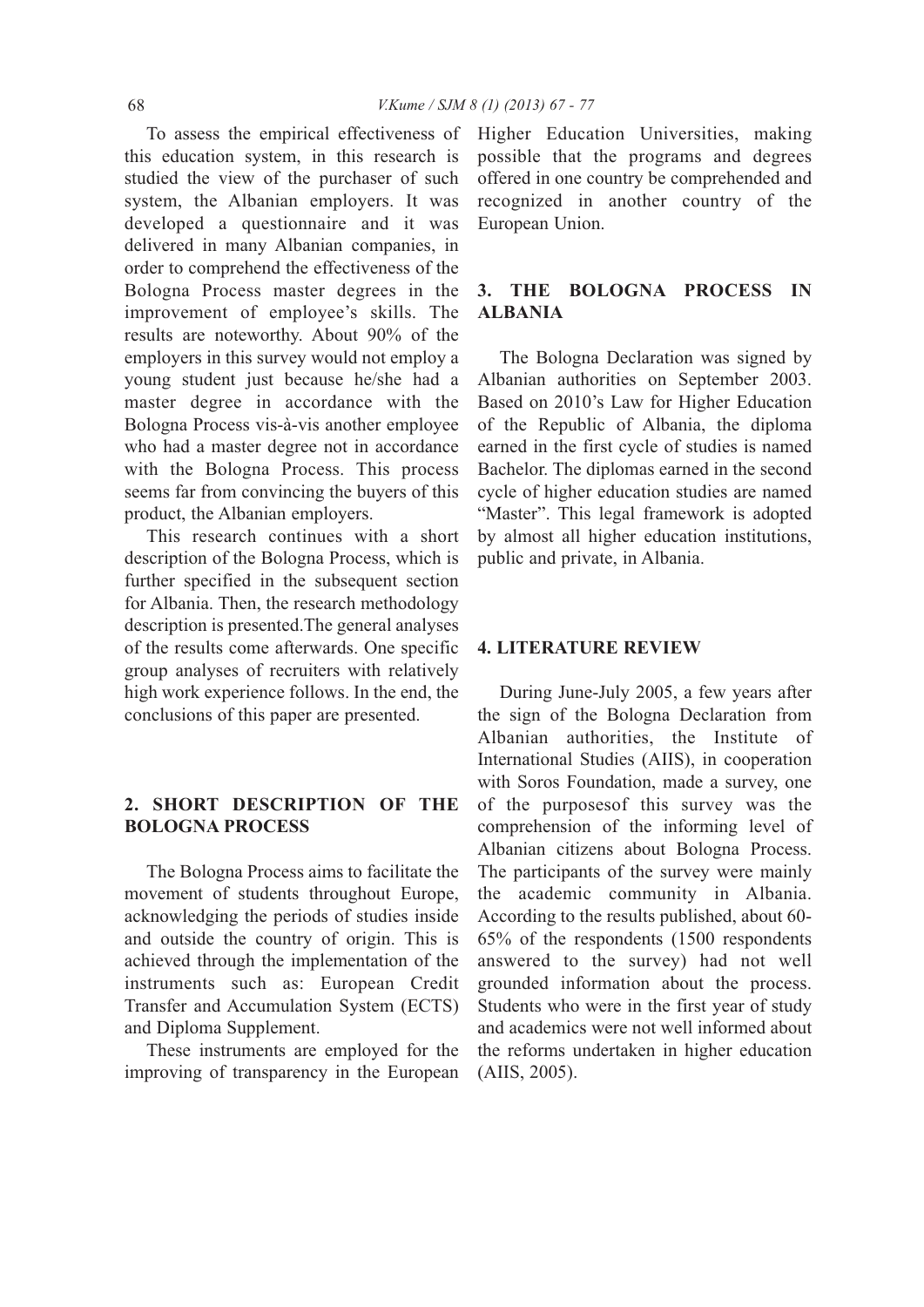Further, in a study from Qefalia and Totoni, through questionnaires and interviews directed to academics in the public universities in Albania, it is concluded that Continious Quality Improvement usage is strongly positively correlated to accreditation and the Bologna Process with a level of confidence 95% (Qefalia & Totoni, 2012).

Taking a view to experience of other Balkan countries with similar background as Albania, in a study from Dima et al., assessing the academic staff perception in Romania regarding the Bologna Process trade off, they conclude that funding for implementation of the Bologna Process in universities can be an issue. This contributes the slowdown and not proper implementation of a set of rules and regulations that would allow such academic institutions close the gap between them and other universities that have adopted this system, and take all adtvantages (Dima et al., 2011).

Moreover, in an article by Ian Wylie at the Financial Times, citing Paul Gaston, trustees profesor at Kent State University in US, he states "Initially, the interests of the Bologna process were at odds with those of the business schools community worldwide... More recently, given the interest expressed by the European ministers in emphasising co-operation over competition, there may be greater opportunity for tharing of best practices among business schools worldwide" (as cited at Wylie, 2010).

In his article, Wylie states also the developed countries such as France and Germany have been timely accurate in implementing the changes of the Bologna Process. In eastern Europe, however, as Wylie states, "governments have used the accord as an opportunity for reinventing universities stuck in the communist era" (Wylie, 2010).

As stated by Professor Guido Tabellini, rector at Bocconi University, Milan, the standartisation implied by the Bologna Process has nott completely succeeded, due to the fact that implementation has not succeeded yet to all EU contries. This fact restricts student mobility (Financial Times, 2010).

In the same article, Bernard Ramanantsoa, Dean of HEC Paris, claims that, due to the Bologna Process, all students from European business schools have spent at least one academic term abroad (Financial Times, 2010).

In this paper, differently from the above mentioned articles, it is not chosen the assessment of the suppliers of the academic system (academics), but it is chosen to quantify and analyse the opinion of the demand of such academic system (Albanian employers).

# **5. METHODOLOGY**

The best way to asses the quality of a product is to test the demand in the market. If the product is higher education qualification in Albania, the buyers of this product are most probably the Albanian employers. Education has also social and cultural impact and can be exported. These aspects, due to the focus of this study, are not taken into consideration. In this line of thinking, it was developed a survey with the purpose to reflect the opinion of the employers of private companies in Albania about the quality of a Master degree diploma of an institution that has adapted the standarts of the Bologna Process. The employers in this survey are represented by the human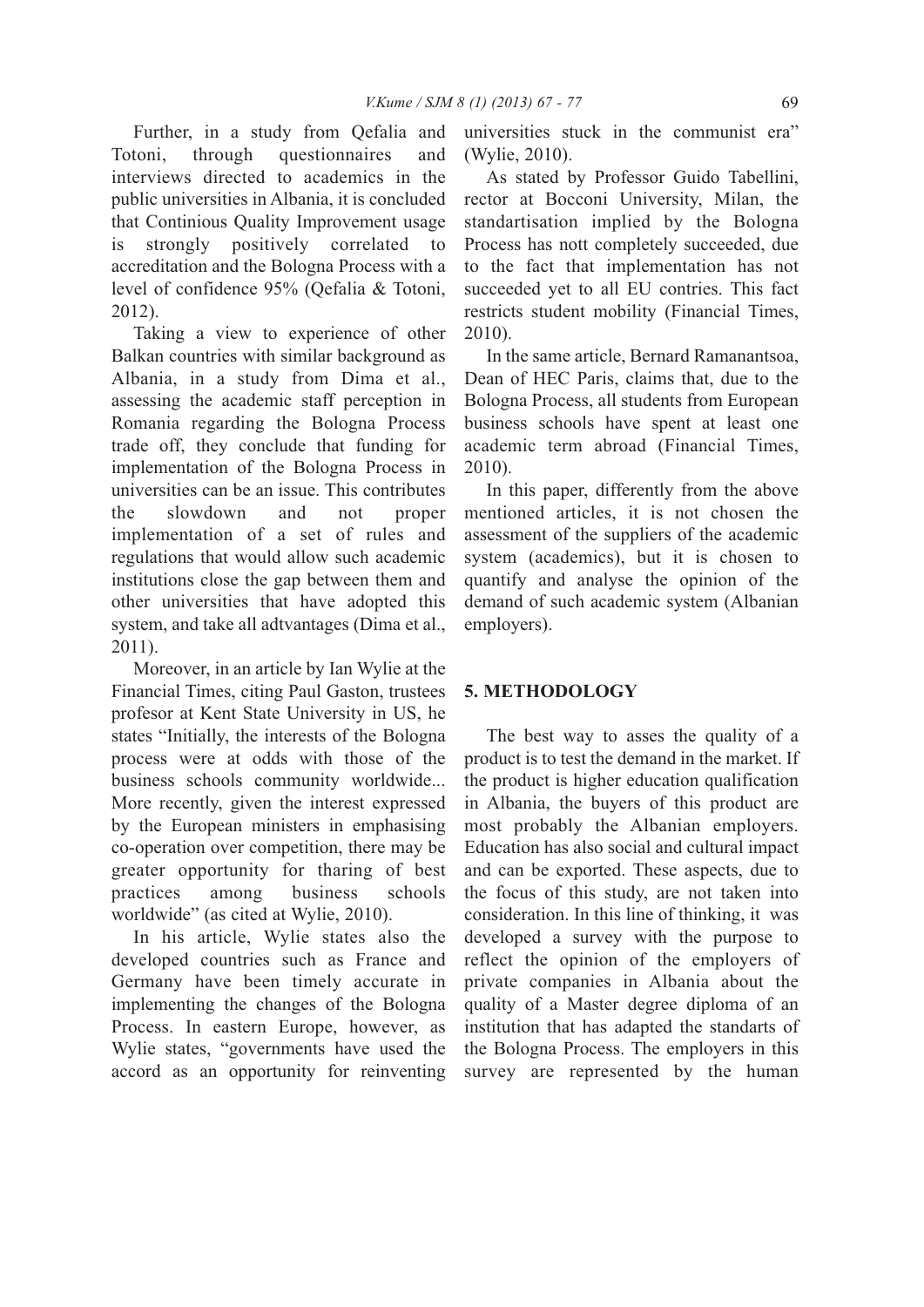resource managers, sole owners of the business, CEOs. For simplicity, this group of individuals will be addressed with the term "employers" or "recruiters".

This questionaire (Appendix A) identifies some characteristics of the recruiters in the Albanian companies, such as age, gender, education, work experience, etc. It has to be emphasized the fact that it was believed useful to observe the gender statistics of employers/employees in recruiting positions for the companies that participated at this survey. Therefore, it was useful to analyse the gender that dominates the survey in this study.

Another important characteristic in this study is employers' age, since different agegroups have different ways of thinking. For this reason, recruiters are devided into five age-groups.

It is considered important for this study the level of education of the employers, since it influences the opinion regarding the quality of a master degree. Such opinion is also influenced by the information about the work experience and job switch frequency.

The information level of the employers about the Bologna Process is one of the most important feedback regarding the goals of this survey. To reach proper conclusions, the last three questions underline recruiters' opinion about a master degree according to the Bologna Process. The objective is to analyze the assessment of the Albanian employers about the quality of a master degree as per the Bologna Process standarts.

# **6. GEnERAL AnALYSIS OF THE RESULTS**

The questionnaire was sent to over 50 companies and groups of Albanian companies. These companies represent different sectors of the economy such as energy, construction, investment, distribution, food industry, textile industry, heavy industry. Also, some of these companies engage in various service activities such as telecommunication, banks, financial institutions, logistics, marketing, postal services etc.

Only 30 companies responded. All the statistical and qualitative analysis is based on 30 completed questionnaires. The respondents are anonymous as a precondition of filling the questionnaire. However, it is thought that most of economic sectors are well represented in this survey.

Table 1 shows the statistics of the answers of all questions in the questionnaire in Appendix A. The rows represent the questions of the questionnaire, while the columns represent the answers (alternatives) for each question. Combinations of rows and columns are the results for each possible choice. The results are expressed as a ratio in percentage of completed questionnaires with a specific response to a specific question divided by the total number of questionnaires completed, that is 30.

The first thing that drives attention from Table 1, is the fact that the number of females who completed the survey (73.33%) dominates the number of males (26.67%). We can say that executives of companies seem to prefer female recruiters, but we are not aware the extent to which the sample companies that responded this survey, represent the Albanian overall private sector. This assumption is valid for every analysis of the survey.

An interesting outcome of this questionnaire is that there is no respondent under the age of 26. There is an almost equal number of employers in the age group 26-30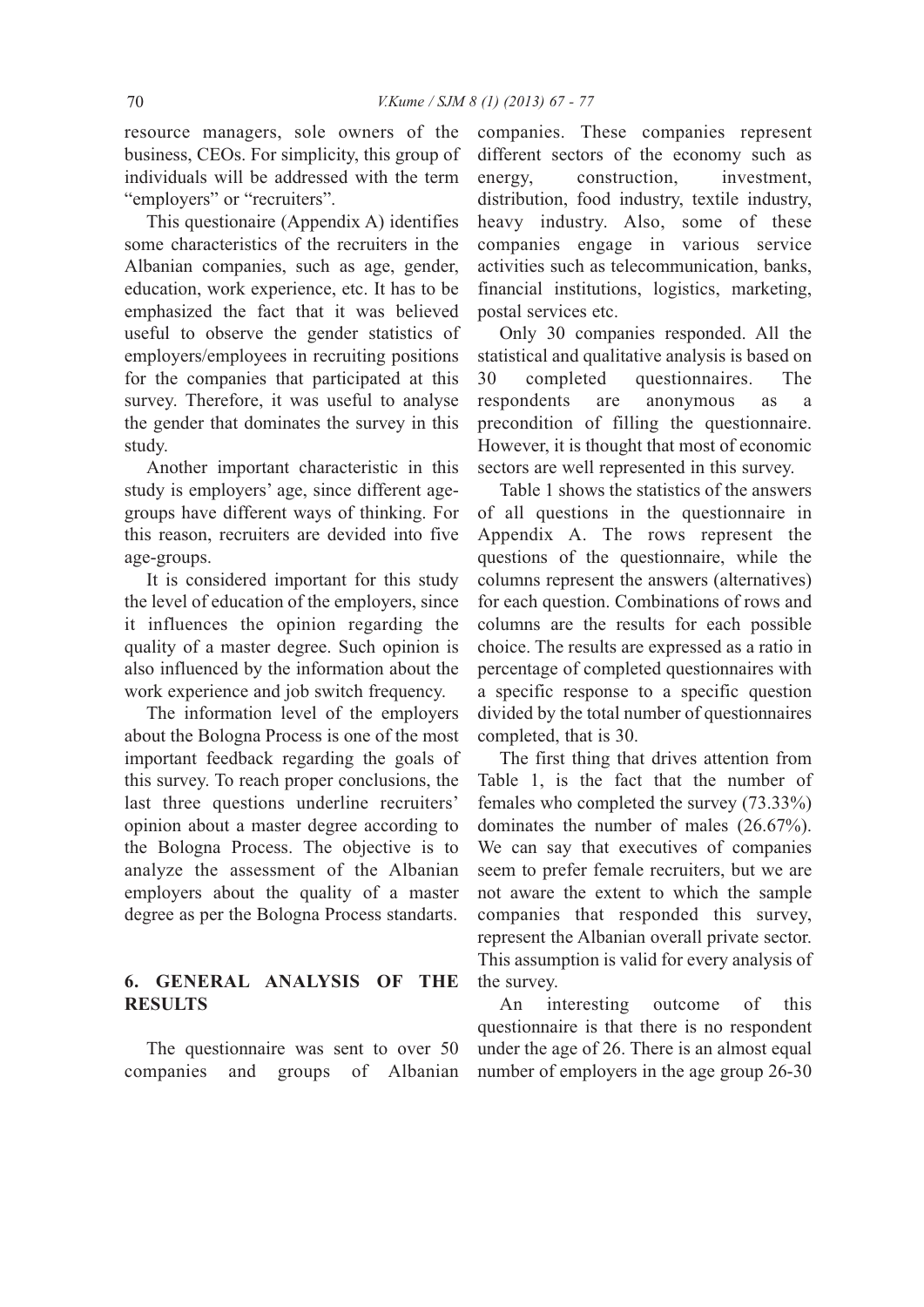years (33.33%), 31-35 years (26.67%) and 36-40 years (23.33%), which gives the perception for a need of experienced but also youthful energies in such positions.

Regarding education, statistics that are reflected in the answers of the third question, it clearly shows that all recruiters have at least a bachelor degree (66.67%). Hence, this fact may imply that the evaluation of employee candidates with diverse academic qualification probably should be assigned to individuals of a comparable intellectual capacity with the latter.

It seems to be important for all companies the work experience of recruiters. As per the answers provided in Question 4, according to Table 1, more than 75% of recruiters have more than 5 years of experience. The explanation may stand in the communication skills and psychoanalytical ability that individuals with more work experience possess.

Based on the answer to question five, recruiters in this survey, in 40% of cases, have changed from 2 to 3 times job.

Promotion to such positions of professionals who have experienced diverse work experience may show the need for flexible and discrete recruiters from a broader perspective for the human resources of a company.

The staff performance assessment of Albanian companies, based in the answer to question 6, is done every seven months to one year from most of them (70%). This means that each worker is reassessed/promoted/downgraded/stand by once a year. The significance of this result regarding the objective of this paper lies in intuition that recruiters are updated once a year in most cases with academic qualification developments in Albania.

According to the summary of answers to question 7, 53% of recruiters that completed this survey have general knowledge about the Bologna Process. This result is consistent with the analysis of the informing level of the Albanian Academic Community regarding the Bologna Process stated above. If a conceptual comparison is to be made, six

*Table 1. Descriptive Statistics of the answers of all questions included in the questionnaire in Appendix A. The rows represent the questions of the questionnaire, while the columns represent the choices (alternatives) for each question. Combinations of rows and columns are the results for each possible choice.*

|                    | <b>Answer 1</b> | Answer 2 | Answer 3 | <b>Answer 4</b> | Answer 5 |
|--------------------|-----------------|----------|----------|-----------------|----------|
| <b>Ouestion 1</b>  | 73,33%          | 26,67%   |          |                 |          |
| <b>Ouestion 2</b>  | $0,00\%$        | 33,33%   | 26,67%   | 23,33%          | 16,67%   |
| <b>Ouestion 3</b>  | $0,00\%$        | $0.00\%$ | 66,67%   | 33,33%          | $0,00\%$ |
| <b>Ouestion 4</b>  | $0,00\%$        | 23,33%   | 20,00%   | 36,67%          | 20,00%   |
| <b>Ouestion 5</b>  | 13,33%          | 26,67%   | 40,00%   | 20,00%          | $0,00\%$ |
| <b>Ouestion 6</b>  | 6,67%           | 16,67%   | 70,00%   | 6,67%           | $0,00\%$ |
| <b>Ouestion 7</b>  | 3,33%           | 6,67%    | 53,33%   | 36,67%          | $0,00\%$ |
| <b>Ouestion 8</b>  | 13,33%          | 23,33%   | 53,33%   | 10,00%          |          |
| <b>Question 9</b>  | 26,67%          | $0,00\%$ | 10,00%   | 63,33%          | $0,00\%$ |
| <b>Ouestion 10</b> | 86,67%          | 3,33%    | 10.00%   | $0.00\%$        | $0.00\%$ |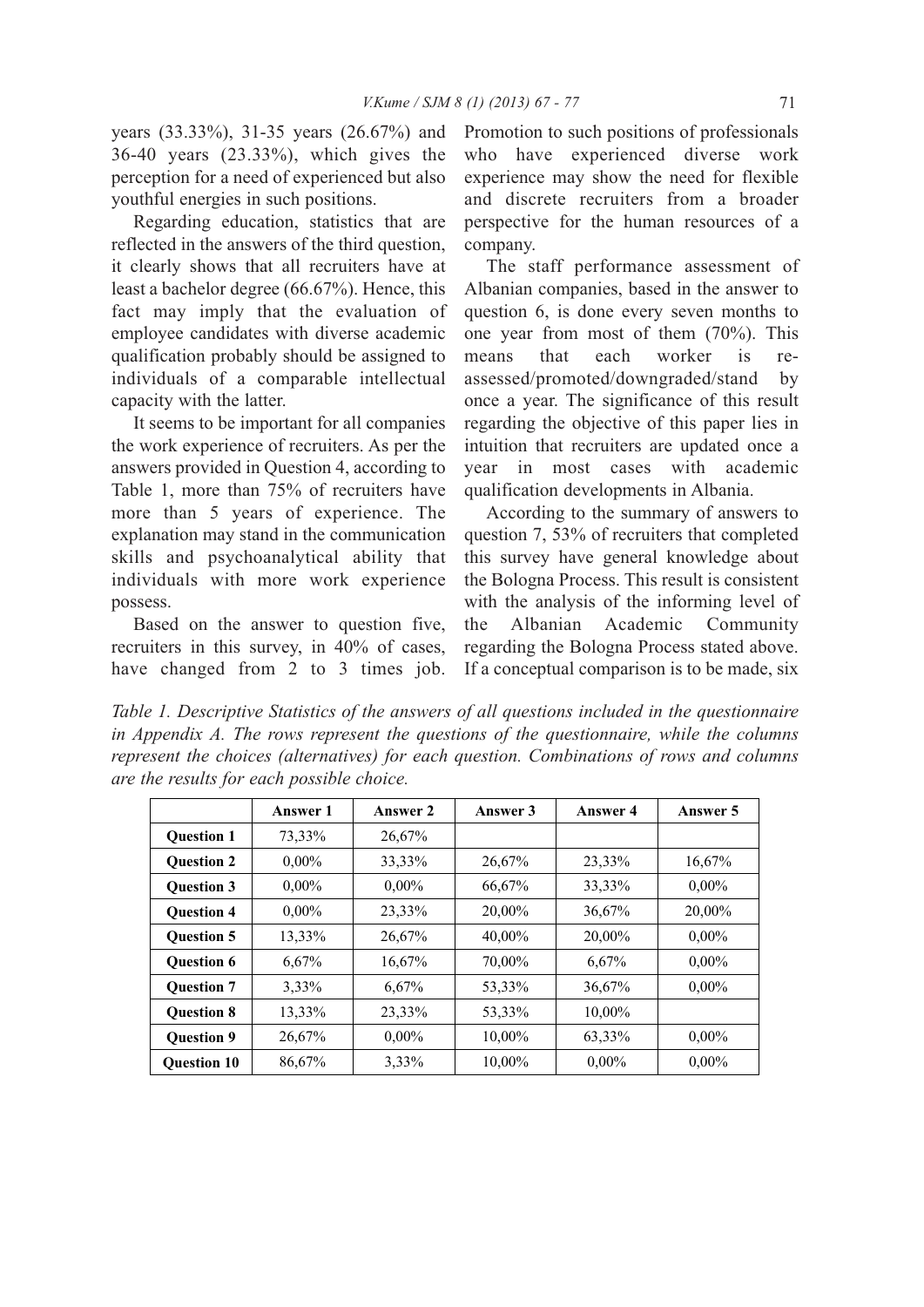years later (2011) prospective buyers of this system (Albanian companies) have general knowledge similarly as the sellers of it (Albanian academics) had five years ago.

The most important results of this survey rely on the answers to question 8, 9 and 10. Based on these respondents of question 8, 53% of the employers think that the Bologna system can qualitatively improve the Albanian education level, but this should be observed in a long-term horizon. This result may be interpreted as current uncertainty about the innovation/stagnation outcomes of the adaption of the Bologna Process from most higher education institutions in Albania, since Albanian employers do not seem confident regarding its effectiveness in the job market. The latter is suggested by the parallelism described in the last paragraph, where employers simply assume they have general knowledge about this higher education system. Interestingly, 10% of recruiters believe that the Bologna system worsens the Albanian higher education quality. This result may be an important incentive for more research.

Only 10% of employers would prefer an employee given the fact that he/she has earned a master degree according the Bologna Process standards. This result may suggest a lack of overall acknowledgment of the Bologna Process in the Albanian labour market. It may be the result of the uncertainty due to lack of information or the non-existence of the difference in quality between an individual who is qualified with a Master Degree as per Bologna Process and someone who is qualified under another education system. About 63% of the employers have answered that the difference in quality does not rely on the education system, but on individual skills. Maybe the result can be explained by the inability to understand the difference and it may be too soon for the labour market to distinguish the real values of this system. However, such result stands critical towards Bologna Process and its implementation in Albania.

Following the intuition above, based on answers to question 10, 87% of recruiters would not pay more an employee just because he/she is qualified by a master degree as per Bologna system. This result monetizes what analysed in the previous paragraphs.

In other words, an individual who has earned a master degree in accordance with the Bologna Process standards, in the



*Figure 1. Graphical show of answers to the questions 8, 9, 10 of the questionnaire in Appendix A from all reqruiters*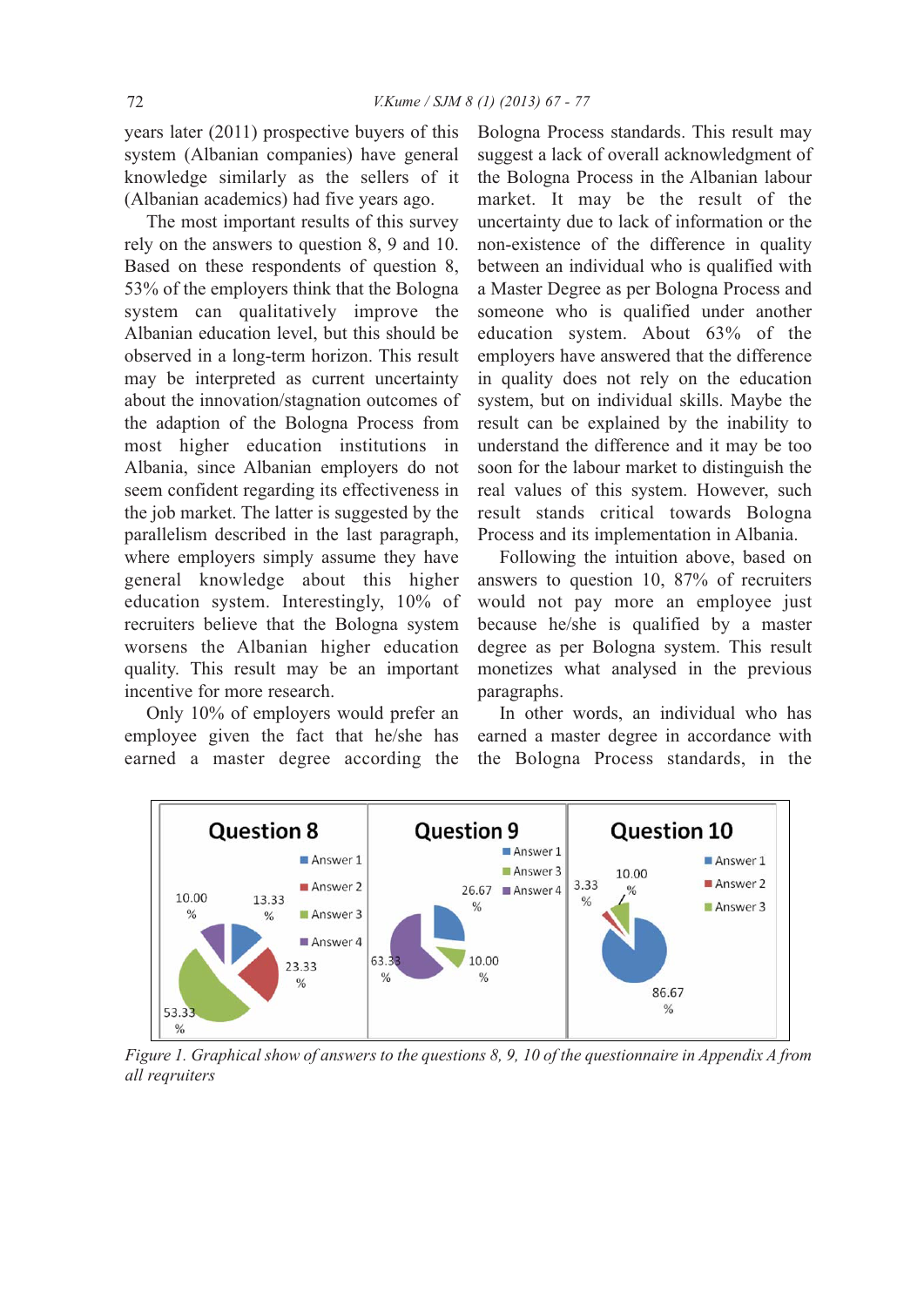majority of Albanian companies, based on the results of this study, would not be considered as more qualified than others who were educated in another system. This result seems to put a big question mark to the mission of higher education quality improvement of the Bologna Process.

In the following section is presented a summary and comparative analysis with Table 1 of one segmentation of overall respondents. The subdivision is recruiters of more than ten years of work experience.

# **7. SUMMARIZED AnALYSIS FOR REQRUITERS WITH 11-15 YEARS WORK EXPERIEnCE**

An interesting focus of this research is the judgment of employers with 11-15 years recruitment experience. There are two main reasons for this choice. First, it is the long experience in terms of work relations of such individuals that makes particular their way of reasoning. The second lies in the assumption that these individuals are educated and professionally integrated in the early years open market economy (after the 90), which suggests that their way of thinking is fully adapted since the beginning of their careers

with the functioning mechanisms and wild spirit of the free market economy.

Twenty per cent of these recruiters, based on the questionnaire in Appendix A of this paper, believe that the Bologna Process worsens the quality of higher education in Albania. Experienced employers seem to rely less in the Bologna process as compared with the whole universe of employers that completed the survey. Almost 10% of all recruiters in this survey think that the Bologna system worsens the quality of education in Albania.

By observing the statistics of the answers of the last two questions, it is noted that the majority of recruiters with 11-15 years' work experience (80%) claim that a master degree as per Bologna Process standards does not differ from an employment perspective from a master degree as per other higher education standards. This is the most significant change in opinion between experienced employers and all employers that are part of this statistics. In Table 1, only 63% of recruiters think that a master degree as per Bologna Process standards does not properly differentiate employees with the same qualification.



*Figure 2. Graphical show of answers to the questions 8, 9, 10 of the questionnaire in Appendix A from reqruiters with 11-15 years work experience*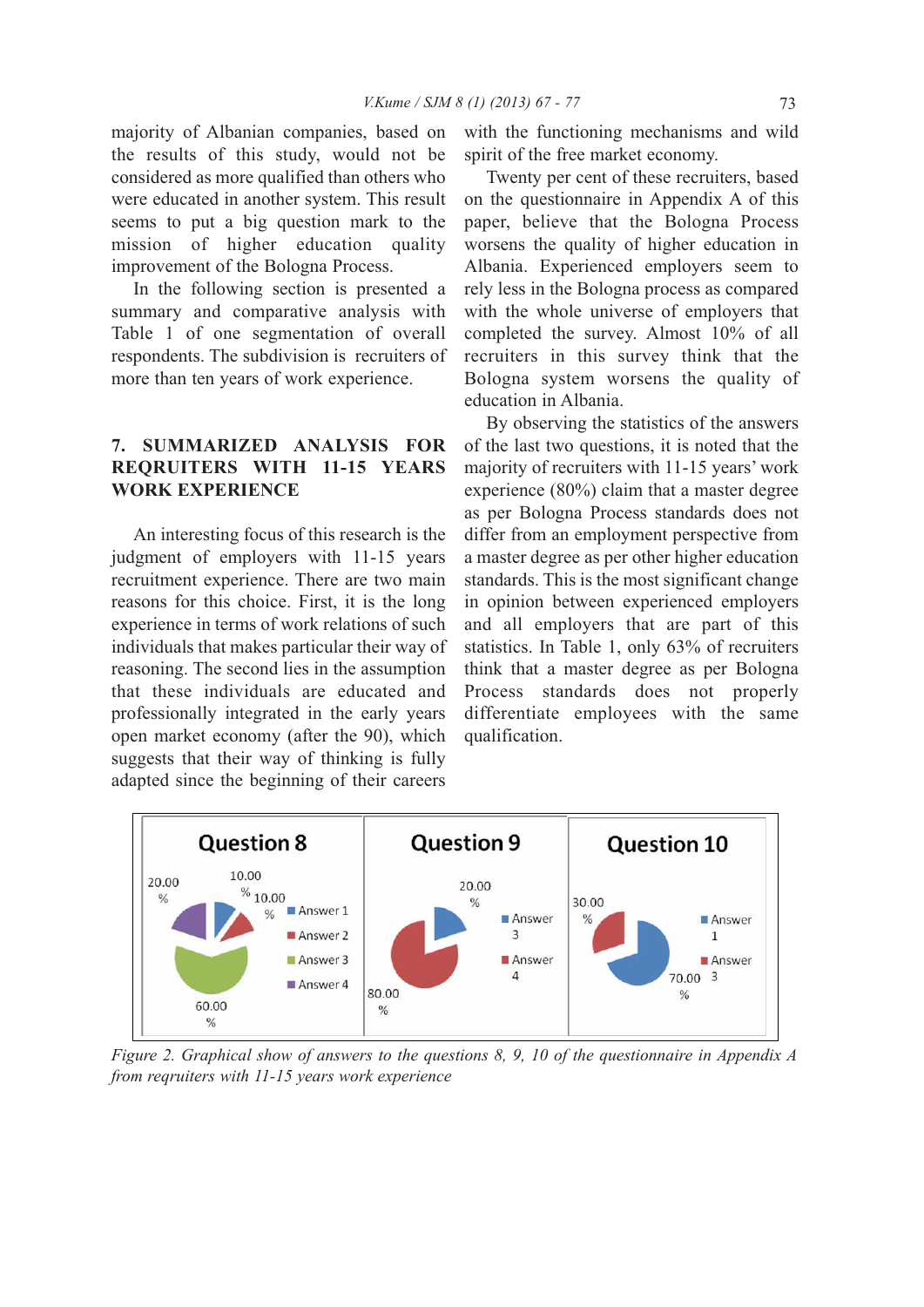# **8. COnCLUSIOnS**

From a global perspective, the Bologna Process seems to have brought innovation in education of the future European citizens. Student and academics mobility and cultural exchange from different countries do improve the level of education by facilitating the comprehensiveness of best practices.

In Albania, as viewed through this study, the Bologna Process appears in its genesis. Continuous changes in the legal framework may have contributed in the confusion of the community and specifically, the "buyer" of this higher education system, Albanian employers. According to the survey analysed in this study, Albanian employers seem to be still doubtful whether the adaption of the Bologna Process standards from most Universities in Albania have enhanced the

quality of the master programs and eventually potential employees.

The main result of this study is that, according to employers' opinion, it remains to be observed the quality effectiveness of the master degree as per Bologna Process standards. This because, based on the inferences from the analysis of the survey statistics, such standards seems not to differ in terms of qualification improvement as compared to the other standards of higher education in Albania.

In this context, this research may inspire other studies in the future regarding the effectiveness of adaptation and final product, higher education quality improve, of the Bologna Process in Albania.

# **ДА ЛИ ЈЕ БОЛОЊСКИ ПРОЦЕС УНАПРЕДИО СТАНДАРДЕ МАСТЕР СТУДИЈА ? ПЕРСПЕКТИВА ПОСЛОДАВАЦА У АЛБАНИЈИ**

**Vasilika Kume, Zhaklina Dhamo**

## **Извод**

Професионална иновација мастер студија, према стандардима Болоњског процеса, представљена је у овом раду и то из перспективе корисника финалних услуга - послодаваца у Албанији. Помоћу упитника, извршен је покушај представљања мишљења послодаваца о квалитету мастер диплома према стандардима Болоњског процеса. Приближно 53% послодаваца сматра да је Болоњски систем унапредио квалификација запошљених, али да ипак процес треба посматрати дугорочно. Око87% послодаваца не сматра да је неопходно платити више запосленог који је стекао мастер ниво образовања према Болоњским стандардима. Овакав запошљени, у већини албанских компанија, не би био сматран више квалификованим у односу на остале колеге који имају образовање стечено претходним системима. Чак шта више, око 20% послодаваца који имају радно искуство од 11-15 година, верују да је Болоњски процес смањио квалитет образовања у Албанији.

*Кључна речи:* Високо образовање, Болоњски процес, Албански послодавци, Менаџмент људских ресурса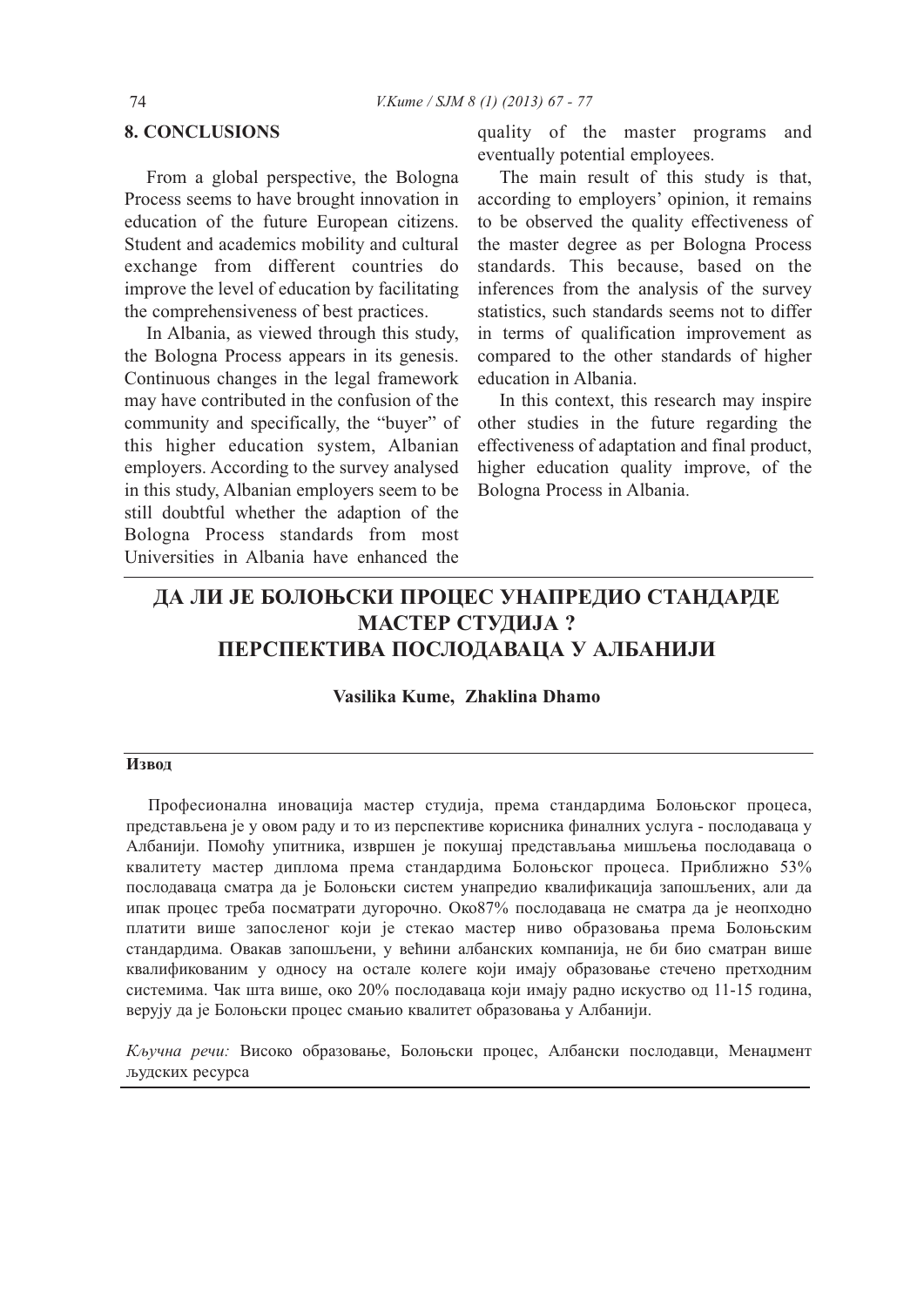## **References**

Albanian Institute for International Studies (2005). The Perceptions of the Academic Community in Albania About the Bologna Process.

Bergan, S. ed., (2003). Recognition issues in the Bologna Process. Strasbourg: Council of Europe Publishing.

Decision No. 303, 01.07.1999. On the establishment of accreditation in the highereducation system. Council of Ministers'of the Republic of Albania.

Decision No. 475, 13.07.2007. On the adoption of wage structure and levels of civil servant, deputy ministers and employees at offices of ministers, line ministries offices, administrate of Precedence, Parliament and Central Commission of Elections. Council of Ministers of the Republic of Albania.

Decision No. 78, 28.01. 2008. On one amendment in the CMD No. 475 dated 13.07.2007 " On the adoption of the wage structure and level of civil servant, deputy ministers and employees of office in the, Council of Ministers, respective ministries' offices, Precedence administrate, Parliament and Central Commission for election. Council of Ministers of the Republic of Albania.

Dima, A., Bratianu, C., Glaser-Segura, D., & Voges, K. (2011). Bologna Process Trade-Offs. The Perception of the Romanian Academic Staff. Management & Marketing, 6(1):123-138.

Financial Times (2010). Views From the Top: The Bologna Process.

Guideline No. 2, 07.07.2000. On the assessment system of annual individual performance of civil servant. Council of Ministers of the Republic of Albania.

Guideline No. 14, 03.04.2008. For opening and organization of study programs in secondary public institutions. Ministry of Science and Education of the Republic of Albania.

Guideline No. 15, 04.04.2008. On the organization of studies in public institutions of higher education. Ministry of Science and Education of the Republic of Albania.

Law No. 8461, 25.02.1999. On Higher Education in the Republic of Albania. Albanian Parliament.

Law No. 8549, 11.11.1999. On the Status of Civil Servant. Albanian Parliament.

Law No. 9120, 28.07.2003. On some amendments in the Law No. 8461, dated 25.02.1999. On higher Education in the Republic of Albania. Albanian Parliament.

Law No. 9741, 21.05.2007. On Higher Education in the Republic of Albania. Albanian Parliament.

Law No. 10 307, 22.7.2010. On some amendments in the Law No. 9741, dated 21.5.2007. On Higher Education in the Republic of Albania. Albanian Parliament.

Qefalia, A., & Totoni A. (2012). The Correlation Accreditation – Bologna Process – Continuous Quality Improvement Based in Professors' Perceptions in Albanian Public Universities. Annales Universitatis Apunelis Series Oeconomica, 14(1).

Wylie, I. (2010). The Bologna Accord: A Revolution by Degree, Financial Times.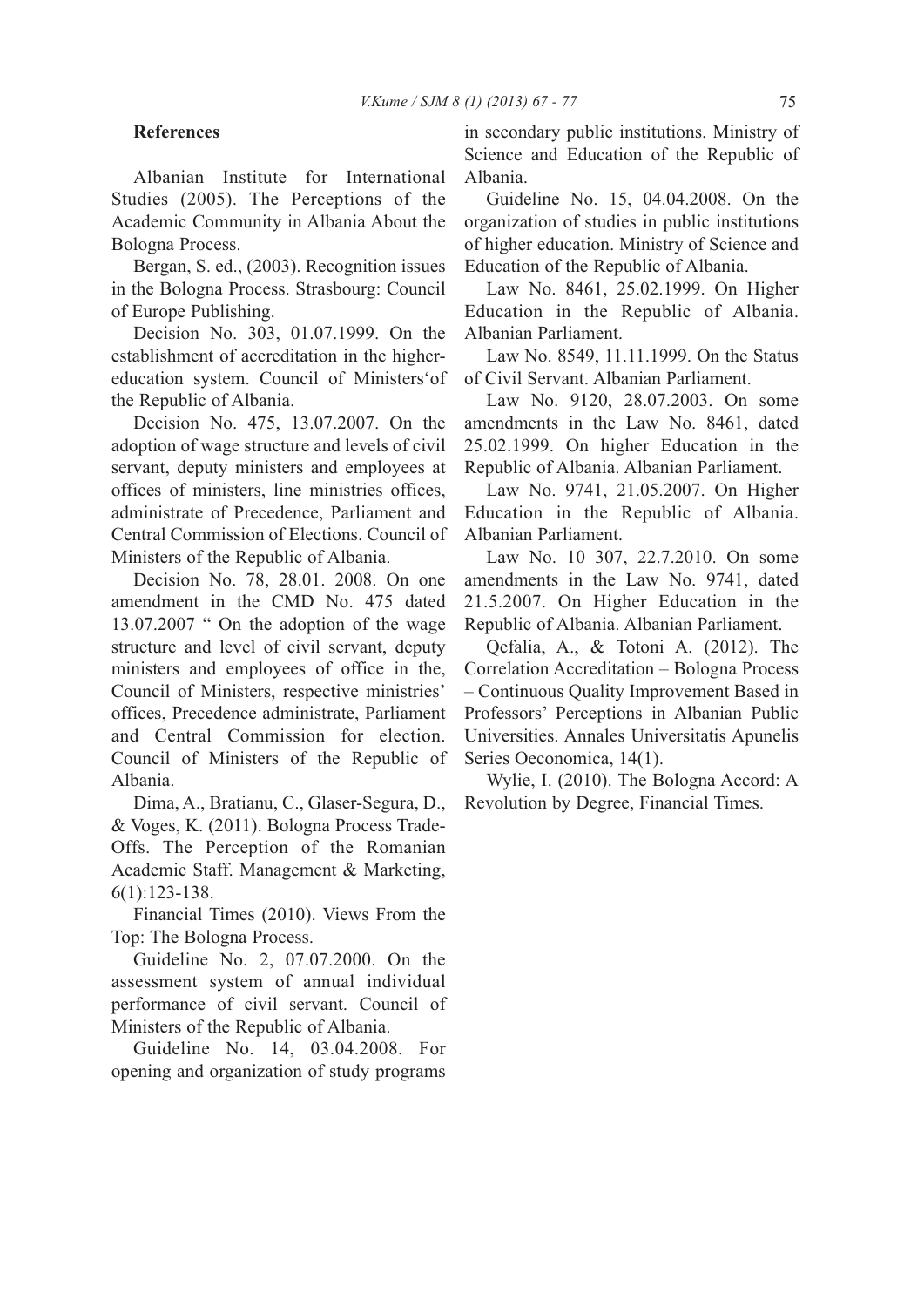#### **Questionnaire APPEnDIX**

Dear Ms. /Mr.

The filling of this questionnaire will be done anonymously. None of your credentials will be known to readers of this study.

**1. Gender** 

| Female                                                           | Male                      |                               |                            |                                        |  |  |  |  |
|------------------------------------------------------------------|---------------------------|-------------------------------|----------------------------|----------------------------------------|--|--|--|--|
| 2.<br>Age                                                        |                           |                               |                            |                                        |  |  |  |  |
| 21-25                                                            | $26 - 30$                 | $31 - 35$                     | 36-40                      | >40                                    |  |  |  |  |
|                                                                  |                           |                               |                            |                                        |  |  |  |  |
| <b>Academic Qualification</b><br>3.                              |                           |                               |                            |                                        |  |  |  |  |
| Elementary<br>School                                             | Secondary<br>School       | Bachelor                      | Post Graduate              | Other                                  |  |  |  |  |
|                                                                  |                           |                               |                            |                                        |  |  |  |  |
| <b>Experience (in years)</b><br>4.                               |                           |                               |                            |                                        |  |  |  |  |
| Less than 1                                                      | $1 - 5$                   | $6 - 10$                      | $11 - 15$                  | More than 15                           |  |  |  |  |
|                                                                  |                           |                               |                            |                                        |  |  |  |  |
| How many times have you changed job/business?<br>5.              |                           |                               |                            |                                        |  |  |  |  |
| Never                                                            | Once                      | 2-3 times                     | 4-5 times                  | More than 5<br>times                   |  |  |  |  |
|                                                                  |                           |                               |                            |                                        |  |  |  |  |
| How often do you assess the performance of your employees?<br>6. |                           |                               |                            |                                        |  |  |  |  |
| Every 1-3                                                        | Every 4-6                 | Every 7-12                    | <b>Every 18-24</b>         | Less frequent                          |  |  |  |  |
| months on<br>average                                             | months on<br>average      | months on<br>average          | months on<br>average       | than 2 two<br>years                    |  |  |  |  |
|                                                                  |                           |                               |                            |                                        |  |  |  |  |
| 7.<br>Do you have any information about the Bologna Process?     |                           |                               |                            |                                        |  |  |  |  |
| I have no<br>information                                         | I have few<br>information | I have general<br>information | I have good<br>information | I know very<br>well Bologna<br>Process |  |  |  |  |
|                                                                  |                           |                               |                            |                                        |  |  |  |  |